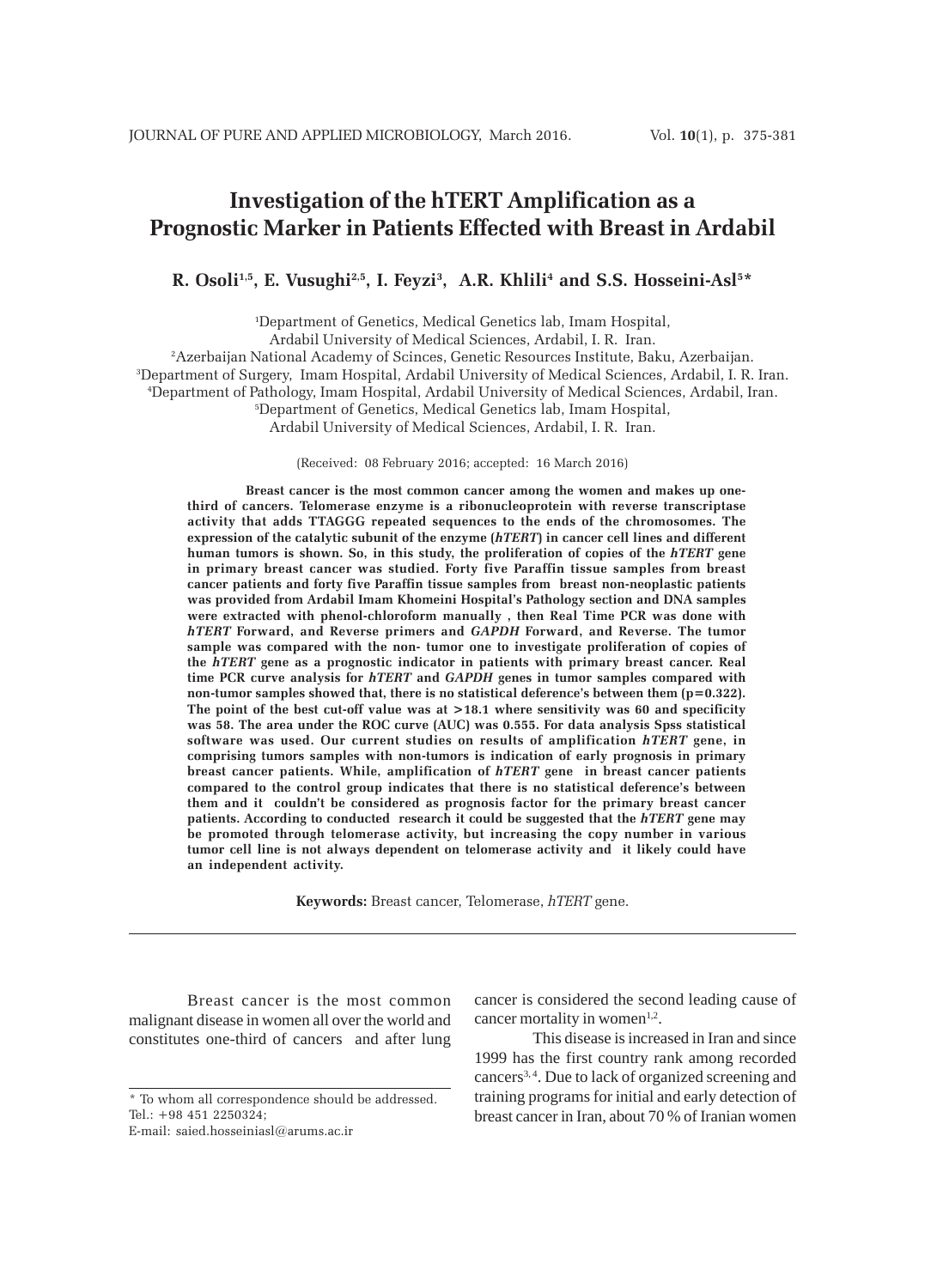are diagnosed in dangerous stages of the disease<sup>5</sup>. According to the cancer registration, breast cancer in Ardabil is the most common one, following esophagus and stomach cancers<sup>6</sup>. In human and vertebrates, telomere is composed of double strands with six repeated sequences, which includes G -rich single-stranded overhang at the 3 ' end. Telomere protects the end of chromosome from breakage of the uncapped DNA, recombination, fusion $2,7,8$ 

Due to the existence of a specific structure at the end of the chromosome , DNA polymerase enzyme is unable to complete replication of the (End replication problem) end of the 3' lagging strand. As a result, in every cell division, the human telomere loses 50 to 200 bp.

Telomerase enzyme is a ribonucleoprotein complex of telomere-specific reverse transcriptase activity that uses an RNA template for adding TTAGGG repeated sequences to the ends of the chromosomes, and compensates for the loss of the telomere length. So telomeres are replicated by the telomerase enzyme $9-15$ .

Human telomerase enzyme activity is composed of the human telomerase reverse transcriptase (*hTERT*), human telomerase RNA  $(hTR)$  and Dyskryn<sup>16</sup>.

Telomerase enzyme activity does not exist in normal somatic cells, but It is seen in 85 % - 90 % of human cancers, including more than 95 % of breast cancers, which is essential for continued proliferation<sup>17</sup>. A limited number of cancers  $(15%)$ preserve telomeres through recombination mechanism with an alternative of telomere length  $(ALT)<sup>18</sup>$ .

*hTERT* is expressed only in the telomerase cells and is not expressed in differentiated cells<sup>19,20</sup>. *hTERT* gene will amplify abundantly in human tumors and tumor cell lines. This result implies that an increase in copy numbers of *hTERT* gene, can be involved in the regulation of telomerase expression in the immortalized cells<sup>21,22</sup>. It is also shown that *hTERT* is a decisive factor for controlling telomerase activity<sup>20,23,24,25</sup>.

Reproduction of the catalytic subunit of the enzyme (*hTERT*) in cancer cell lines and different human tumors is shown. So, in this study, the proliferation of copies of the *hTERT* gene in primary breast cancer was studied.

## **MATERIALS AND METHOD**

Forty five breast cancer formalin fixed paraffin embedded (FFPE) specimens obtained from the Department of surgery, Imam Hospital, Ardabil, Iran. All patients signed detailed consent forms before the study was conducted. The experimental samples were pre-made on standard slides with 5 micron thick FFPE tissues using the standard method by the Department of Pathology, Imam Hospital.

3-5 slices of 5 micron from selected samples placed in the 1.5 ml micro- tube and DNA samples were extracted with phenol-chloroform manually with using xylol, ethanol, Layzyz buffer , proteinase K, phenol saturated, chloroform isoamyl alcohol, sodium acetate , isopropanol and the finally 50 micro- liter of distilled water added.

Then the sample for *hTERT* gene put through PCR, .For each process, 120 ¼l of buffer10 X, 36 ¼l of Mgcl2, 24 ¼l of dNTPs, 1 ¼l of primers Forward (F) and Reverse (R), 0.1 ¼l of the enzyme Taq DNA polymerase and 2 ¼l of DNA was used.

Sequences of primers used for  $F =$  $5, AGTGGAGACAGGCGCAT3,$  and R = 5, ATGGTGAGTGCTACATGGTGA3,..

Samples that were put through PCR processed in the beginning at 95ÚC for 30 min, then 35 cycles of 95ÚC for 30 sec, 35 cycles of 56Ú C for 30 sec, 35 cycles of 72ÚC for 30 sec , and finally at 72ÚC for 7 min. PCR products were electrophoresed at 0.01 agarose gel.

Then all of the samples in addition to *hTERT* gene for GAPDH gene with primer sequences F = 5<sup> $\degree$ CTCTCTGCTCCTCCTGTTCGAC</sup> 3´ and R =5´TGAGCGATGTGGCTCGGCT 3´ were gone through Real Time PCR process. Forty five tumor samples and forty five non-tumor samples were compared to increased amplification of *hTERT* gene are reviewed as a prognostic marker for the Primary breast cancer patients.

Samples were put through Real Time PCR in the beginning at 50ÚC for 2 min , then at 95ÚC for 10 min, 60 cycles of 95ÚC for 15 sec and finally 60 cycles of 60ÚC 1 min.

### **RESULTS**

In this experiment , Forty five paraffinembedded tumor samples from breast cancer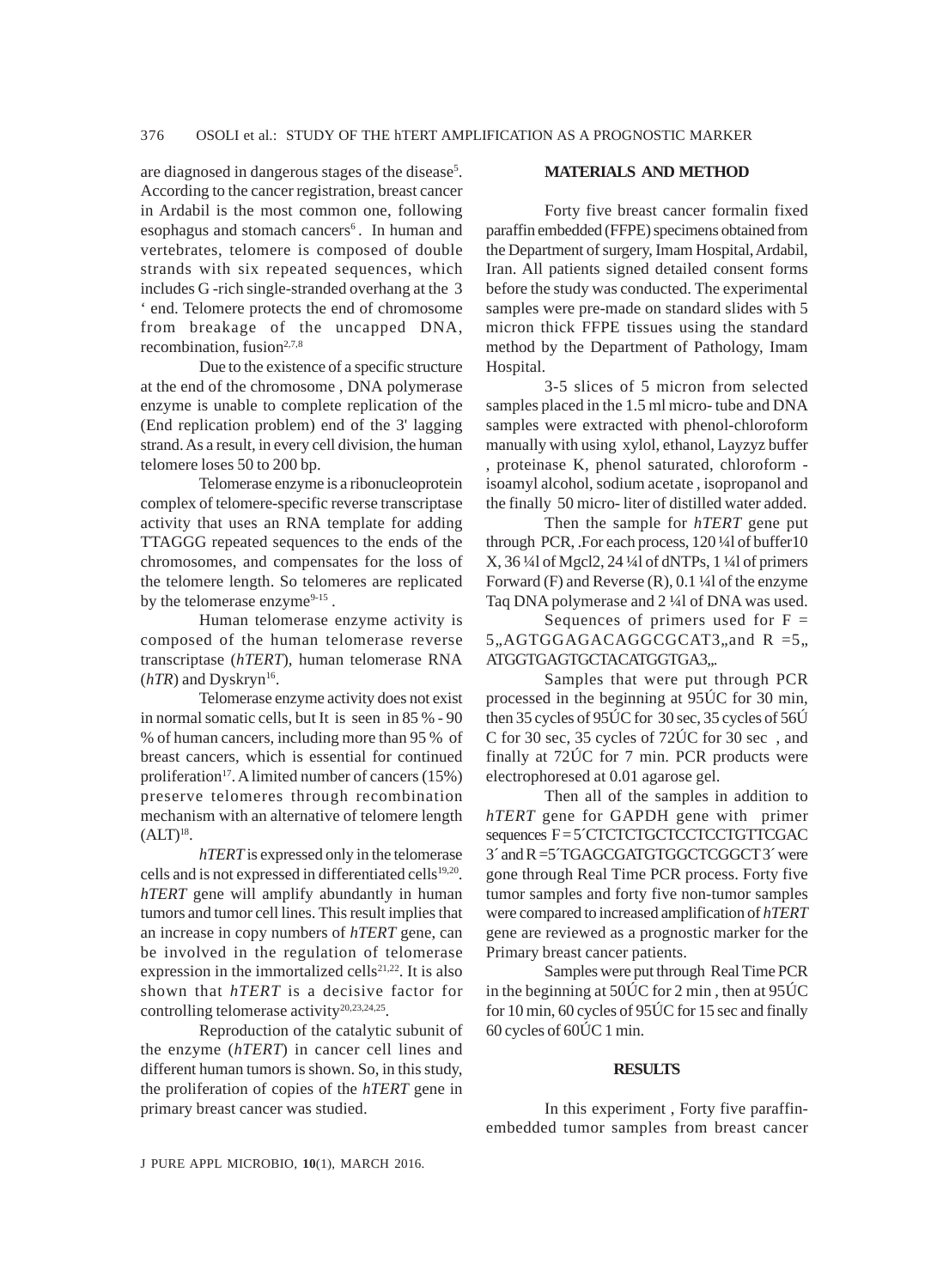patients and 45 paraffin tissue samples from control group was provided and investigations were carried out on them , the results are as follows .

After the DNA tumor and non- tumor samples was extracted, PCR was performed to ensure the absence of primer dimmer. Then the PCR products were analyzed by gel electrophoresis.

To check the purity of the DNA extracted from nano- drop device was used. Absorbance reading DNA, extracted DNA quality can be achieved. Relative absorbance (Optical Density: OD) DNA at wavelengths 260 to 280 nm was measured. Higher OD at wavelengths 280/260 of 1.8 is an indicator of DNA purity . Different concentrations of DNA samples, using the formula  $C1.V1 = C2.V2$  Nanodrop apparatus were identical and were given 20 ng micro liter<sup>5</sup>.

Quantification increased amplification of *hTERT and GAPDH* gene in breast cancer patients



**Fig. 1.** The curve increased amplification of hTERT gene in samples from patients and control group in the experimental Real time PCR. The amount of fluorescence emitted increased during the cycle of the of increased PCR products amounts

| control group                          |                                       |                                       |                                     |  |  |
|----------------------------------------|---------------------------------------|---------------------------------------|-------------------------------------|--|--|
| hTERT                                  | $>= 18.2$                             | < 18.2                                | Total                               |  |  |
| control group<br>Cancer group<br>Total | 18 (40%)<br>$26(57.8\%)$<br>44 (100%) | $27(60\%)$<br>19 (42.2%)<br>46 (100%) | 45 (100%)<br>45 (100%)<br>90 (100%) |  |  |

**Table 1.** hTERT gene amplification in cancer and

P=0.092



compared with those without tumor was performed. Real time PCR curves amplification of *hTERT* gene in tumor and non- tumor samples, is shown in Figure 1.

hTERT amplification in 19 of Cancer patients is less than 18.2 (%42.2) and in 26 of them it is more than 18.2. (%57.8). hTERT amplification in 27 patient from control group is less than 18.2 (%60) and in 18 of those patients it is more than



**Fig. 2.** Amplification of hTERT gene in breast cancer patients compared to the Control group indicates that, there is no statistical association existed between them.

**Fig. 3.** Boxplot diagram age group indicates that there is no deferences between two age groups (P=0.261)

J PURE APPL MICROBIO*,* **10**(1), MARCH 2016.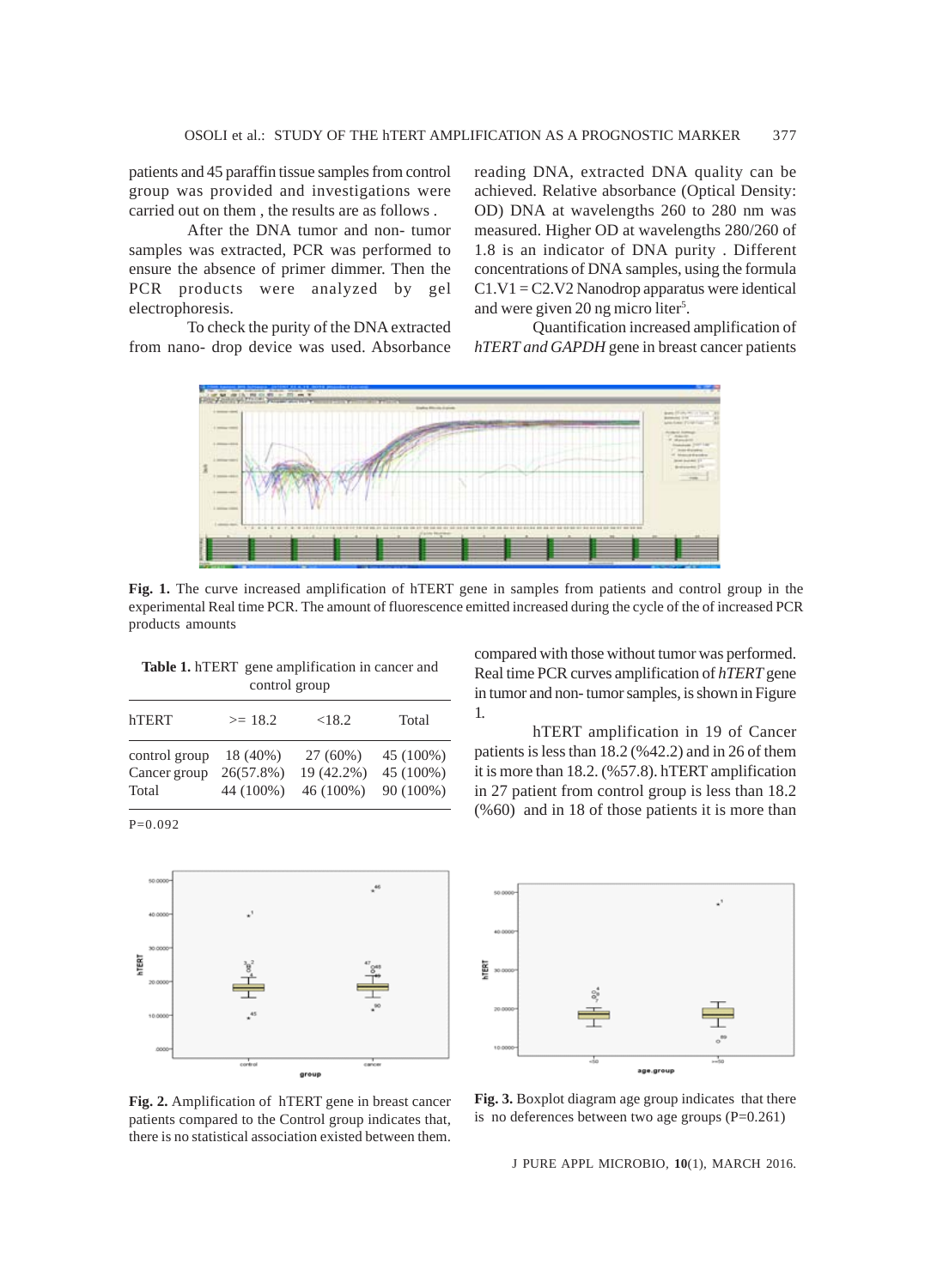18.2 (%40), which proves that there is no deference with regard to amplification of hTERT between control groups and Cancer Patients. Amplification of hTERT gene in cancer and control group, is shown Table 1.

The average numbers of hTERT on group of Cancer Patient are  $19 \pm 4.8$  and in control group these numbers were  $18.6 \pm 4$  which show that, there is no visible deference in computed average numbers between control group with] group of cancer patients (Figure 2). In cancer patients and control groups the OR=1.4 and the confidence interval (CT) is equal with  $0.9 - 2.2$  which shows no noticeable deference between two groups.

Average numbers of hTERT in over 50 years old age groups are estimated  $20 \pm 7.6$  and in under 50 years old age groups are  $18 \pm 3.7$  which indicates that there is no deferences between two age groups (P=0.261) (Figure3). Average numbers



**Fig. 4.** hTERT boxplot diagram according to stage which indicates that there is no sign of statistical deference  $(P=0.1)$ 



**Fig. 5.** The point of the best cut-off value was at >18.2 where sensitivity was 60 and specificity was 57.8

J PURE APPL MICROBIO*,* **10**(1), MARCH 2016.

of GPDH in age group over 50 is  $23.3 \pm 2.6$  and in age group under 50 it is  $23.6 \pm 2.8$  which indicates that there is no sign of statistical deference  $(P=0.76)$ .

The ratio of existing hTERT , in stage I  $(18.3 \pm 1.1)$ , stage II ( $17.2 \pm 3$ ) and stage III ( $20.8 \pm 1.1$ ) 6.9), even though there is more hTERT in stageIII, but there is no statistical deferences here  $(P=0.1)$  ( Figure 4).

Descriptive data of all samples of the Cancer Patients, at stage one, 2 cases (% 4.4), at stage two, 25 cases (% 55.6) at stage three, 18 cases (% 40) are shown (Table2).

A receiver operating characteristic curve (ROC) was developed to evaluate the diagnostic performance of hTERT gene. Each unique hTERT value was used as a cut point to calculate sensitivity and specificity values defining the curve and the area under the curve (AUC) and 95% CI for the area (Table3). The point of the best cut-off value was at  $>18.2$  where sensitivity was 60 and specificity was 57.8 (Figure 5). The area under the ROC curve (AUC) was 0.555( Figure 6).

**Table 2.** The condition of the stages

|       |       | Frequency | Percent |  |
|-------|-------|-----------|---------|--|
| Valid |       | 2         | 4.4     |  |
|       |       | 25        | 55.6    |  |
|       | 3     | 18        | 40.0    |  |
|       | Total | 45        | 100.0   |  |



**Fig. 6.** Amplification of hTERT diagnostic accuracy. ROC curve analysis showing the diagnostic performance of ratio for discriminating patients with breast cancer from controls (AUC=0.555)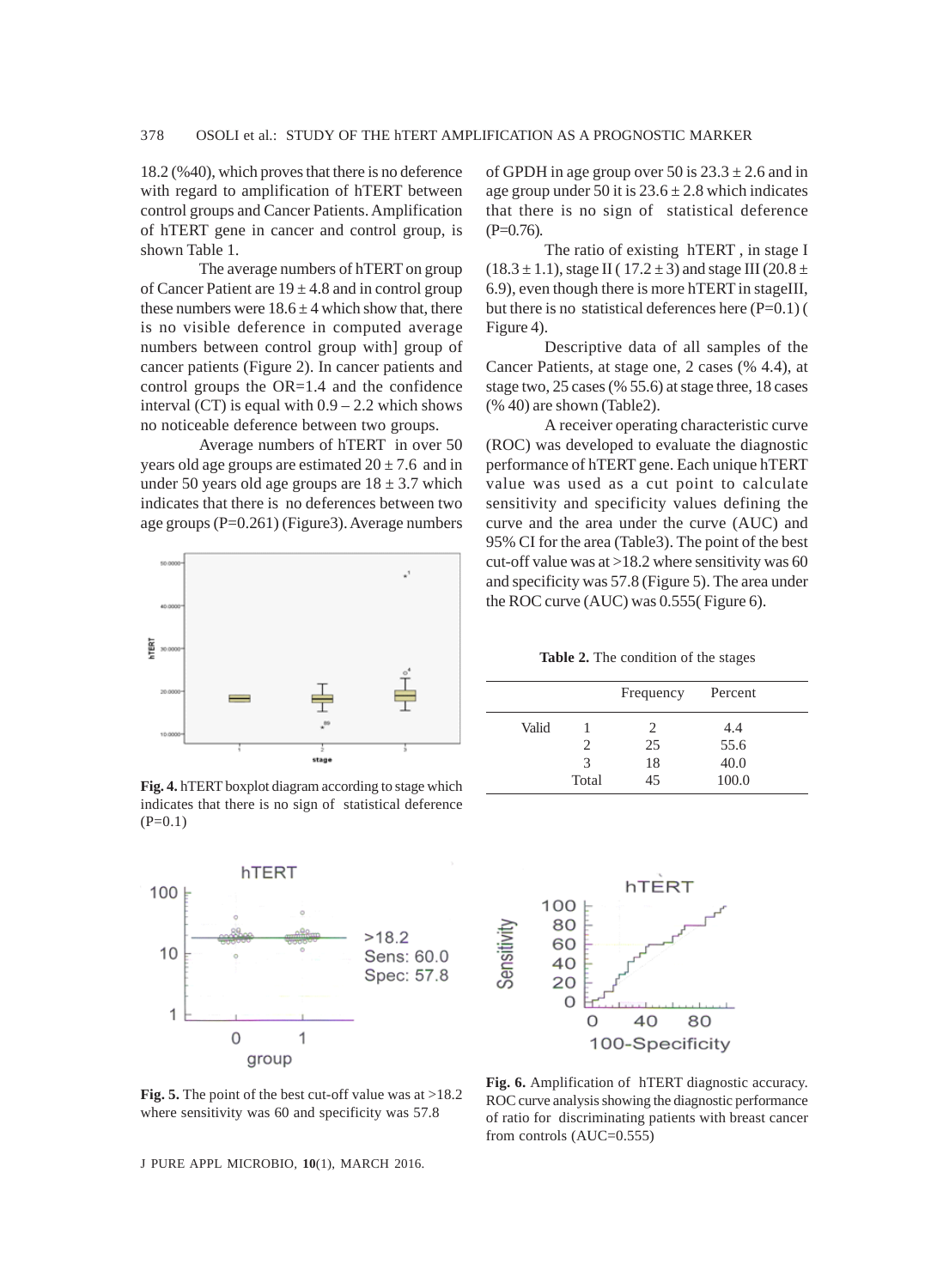**Table 3.** Area under the ROC curve (AUC)

| 0.555              | Area under the ROC curve (AUC       |
|--------------------|-------------------------------------|
| 0.0616             | <b>Standard Error</b>               |
| $0.447$ to $0.660$ | 95% Confidence interval             |
| 0.894              | Z statistic                         |
| 0.3714             | Significance level $P$ (Area = 0.5) |
|                    |                                     |

Interpretation of results was done using the comparative CT method for quantitation according to this arithmetic formulas:

 $\Delta$ CT= C<sub>T target</sub> - C<sub>T refrence</sub>  $h \text{TERT}_{\text{adjusted}} = 2^{-\Delta \text{ ct}}$ 

The mean total in Cancer Groups 20273 ± 135993 and in control group it is  $91 \pm 601$  which shown that there is no deference between two groups. (p=0.322).

The average stage in 2 person is  $0.0084 \pm$ 0.0062, in 25 person  $0.11 \pm 0.17$  and in 18 person 50681.7  $\pm$  215024 wich shown no statistical deferences among them  $(P=0.483)$ . The mean age group on 29 person from under 50 is  $0.0934 \pm$ 0.16737 and on 16 person from over 50 is  $57017 \pm$ 228067.2 which proves that there is no meaningfull diferences between two groups (P=0.181). The average quantity on 11 of patients without  $0.12 \pm$ 0.25 and on 34 of the patients have  $26831.5 \pm 156453$ that there is no statistical deferences between two groups ( $p=0.575$ ).

#### **DISCUSSION**

Breast cancer is the most common cancer in women the world. So to reduce mortality from breast cancer, the development of new methods for the treatment, prevention or diagnosis of breast cancer is essential<sup>26</sup>.

Telomerase is a ribonucleoprotein enzyme consisting of two parts. The first part, subunit active catalytic protein, *hTERT* reverse transcriptase activity that adds telomere repeated sequences to the ends of the chromosomes and that is essential to the continued growth of tumor cells. *hTERT* gene is increasingly amplified in human tumors and tumor cell lines.

The secondary part of the template RNA in humans is called *hTR* and used as a template for telomere synthesis. Telomerase is an therapy target for ideal anticancer because of its activities in more than 90 % of human cancers, there are including more than 95 % breast cancer, , whereas most somatic cells are indistinguishable<sup>27</sup>.

Some studies concerning amplification of *hTERT* gene has been associated with cancer cell lines. For example , according to the study U.S. researchers amplification of the *hTERT* gene was observed in 31 % the tumor cell , and 30 % primary tumors , 8 of 21 lung tumors, 3 of 10 cervical tumors, 5 of 19 breast cancer and 1 of 18 neuroblastomas. In addition, 50% cell lines and 22% primary tumors displayed of *hTERT* gene copies with 4-3 copies cell, The present findings suggest that *hTERT* locus may be target for amplification during tumorigenesis and probably, genetic events may help to regulate telomerase activity in human  $tumors<sup>28</sup>$ .

Ying and colleagues studies, amplification of *hTERT* gene was observed in cell lines tumors and various human cancers, as well as a mechanism of telomerase activation is introduced. It is remarkable that telomerase activity increases in both of the primary cells and cancer<sup>29</sup>.

 Thomas and his colleagues, have also concluded the amplification of *hTERT* gene in Lanfobelastic acute leukemia (ALL) and non Lanfobelastic leukemia (ANLL). Quantitative analysis showed that leukemia cells have many numbers of the copies of *hTERT*, *hTERC* are normal PBL. The results indicate that telomerase activity in leukemia cells is associated with amplification of *hTERT* gene, *hTERC*30.

#### **Top of Form**

According to studies conducted by Knvutila and colleagues, amplification in both of the hTERT and TERC gene occurs in the majority of human cancers<sup>31</sup>.

In various studies, 25-31% of the cell line was examined. Copies of *hTERT* gene were shown in 5 d" of cell. The observed cell line was derived of the norobelasma, breast cancer carcinoma, cervical cancer and lung cancer. In the bladder cell line and Epidermal carcinoma 3 d" copies of hTERT has been reported<sup>31</sup>.

In primary tumors, increasing of the copies number *hTERT* identified in 12% norobelasma, 42% embryonal tumors (CNS), 22% Hpatocellular carcinoma, 30-63% lung cancer, , 24- 30% of cervical cancers, 26% of breast cancers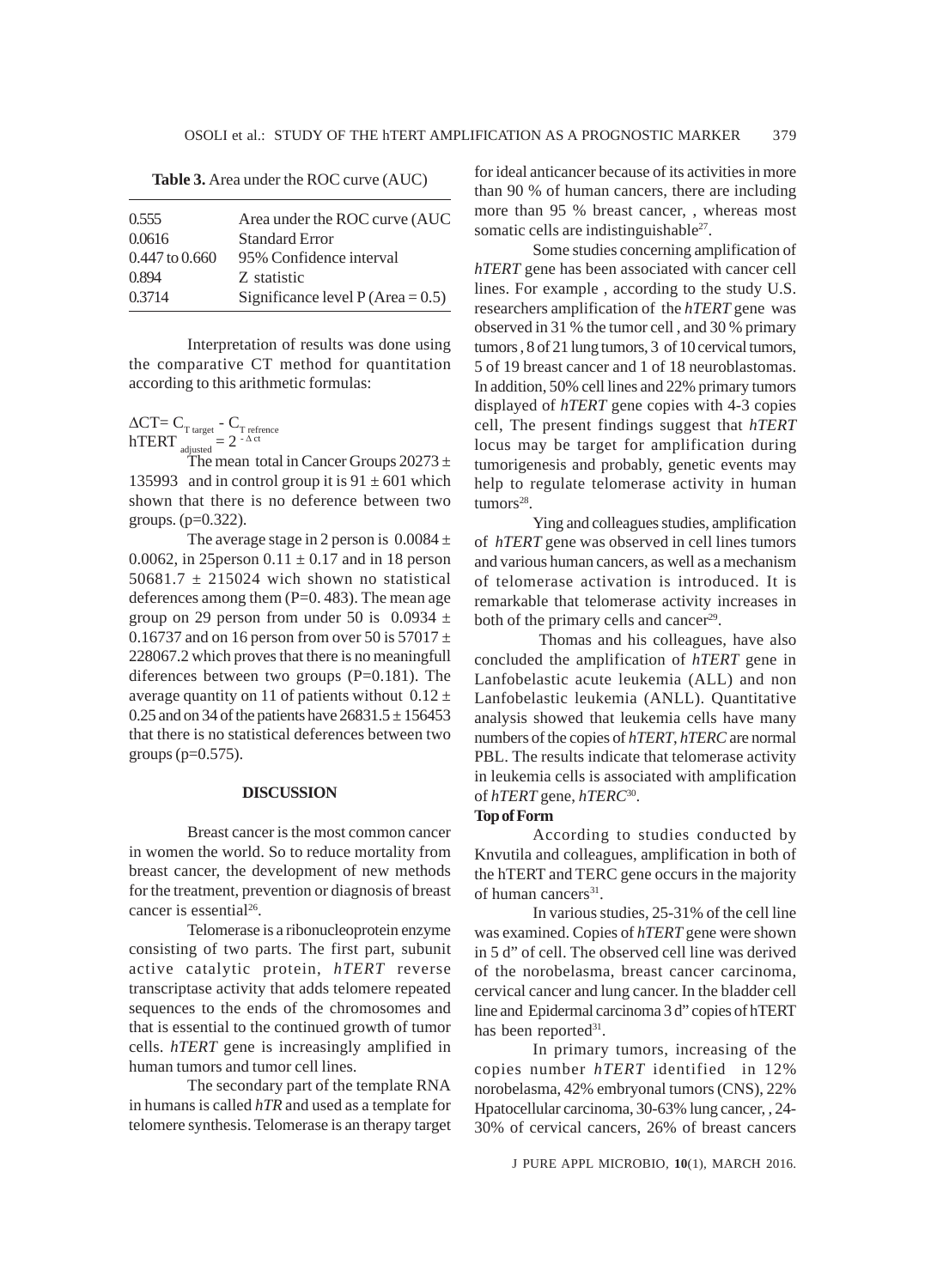and 48% of colon cancer. Further analysis of the 2.6 copies number of *hTERT* is shown in leukemia  $cells^{31}$ .

Zhang and colleagues Saretzki have been reported a link between two *TERT* genes and telomerase activity in multiple cell line and primary tumors, the study Palmqvist primary tumors of samples and other studies of the stability of human breast epithelial cells and human foreskin fibroblasts (Cao et al. unpublished, 2007) no correlation were not observed between the copies number of *hTERT* genes and telomerase activity. No relationship could be observed a complex the telomerase enzyme, consisting of components and multiple evidence, telomerase activity is limited to the level two components (*hTERT* and *hTR*) 32.

In a variety of tumors, increasing the copy number of the *TERT* has clinical relevance and prognosis For example, Zhu and his colleagues have shown that Lung Cancer Patients with increased amplification of *hTERT* with reoccurs will not last long. In melanoma, copies of increased amplification of *hTERT* correlated to subunits of melanoma and era of metastasis. Also the research shows that, Amplefication of *hTRET* in different cell line normally is independent of telomerase activities<sup>31</sup>.

Richard and his colleagues in 2005 to increase the hTERT gene copy number in samples from 64 colorectal carcinomas were reviewed and increased copy number(>= 3 hTERT gene copies/ nucleus) were observed in 31(48%) cases. No correlation was found between hTERT gene copy number and hTERT RNA expression or telomerase activity. Data show increase in copy number of the hTERT gene in colorectal carcinoma was the result of unstable telomerase activity levels was not associated $33$ .

In 2008, based on studies in Russia, the hTERT DNA copy number of the 33 studied tumors compared to normal tissues was unchanged. Similar results was achieved with squamous cell cervical carcinomas (SCC) cell lines in human papillom virus(HPV)genomes.However, the activation of hTERT expression was discovered in 80% of cases  $(37/46, p<0.001)$ . There was no relationship between the degree of mRNA increase and the tumor size and/or prevalence metastases. No hTERT gene expression was shown in 20% of cases(9/46), while the control GAPDH expression has remained

J PURE APPL MICROBIO*,* **10**(1), MARCH 2016.

unchanged. The conclusion was that, the frequent activation of hTERT expression in SCC is not linked with gene amplification<sup>34</sup>.

Our current studies on results of amplification *hTERT* gene, in comprising tumors samples with non-tumors is indication of early prognosis in primary breast cancer patients. While amplification of *hTERT* gene in breast cancer patients compared to the control group indicates that there is no statistical deference's between them and it couldn't be considered as prognosis factor for the primary breast cancer patients.

According to conducted research it could be suggested that the *hTERT* gene may be promoted through telomerase activity, but increasing the copy number in various tumor cell line is not always dependent on telomerase activity and it likely could have an independent activity.

#### **REFERENCES**

- 1. Alexandra, J, *The genetics of breast cancer, Surgery.,* 2010; **28**: 103-106.
- 2. Lippman, M, oncology and Hematology, Harrison's principles of internal medicine., 2008: 479-747.
- 3. Fatemeh A. V., Mireille J.M., Mohsen, M, The effect of demographic and lifestyle changes on the burden of breast cancer in Iranian women, A projection to 2030, *The Breast*., 2012; 1-5.
- 4. Garcia, M., Jemal, A and Ward, E, American cancer society, *Cancer facts and figures*, 2007; **63**: 22-26.
- 5. Harirchi, I., ghaemmaghami, F, Patiner delay in women presenting with advannced breast cancer : an Iranian study, *Public Health.,* 2005; **119**: 885-891.
- 6. Babaei, M., Jaafarzadeh, H., Sadjadi, A., Samadi, F., Yazdanbod, A., Fallah, M, Cancer Incidence and Mortality in Ardabil : Report of an Ongoing Population-Based Cancer Registry in Iran, *Iranian. J. Publ Health.,* 2009; **38**(4): 35-45.
- 7. De Lange, T, Shiue, L, Structure and variability of human chromosome ends, *Mol. Cell. Boil,* 1990; **10**: 518-527.
- 8. Hiyama, E., Hiyama, K, Telomere and Tlomerase n stem cell, *Br. J. Cancer.,* 2007; **96**(7): 1020- 1024.
- 9. Arkhipova, I.R, pyatkov, K.I, Retroelements containing introns in diverse invertebrate taxa, *Net. Genet.,* 2003; **33**: 123-124.
- 10. Momey, M., Khorramizadeh,MR., Ghaffari, Sh., Yousefi, M., Yekaninejade, MS., Esmaeili, R,